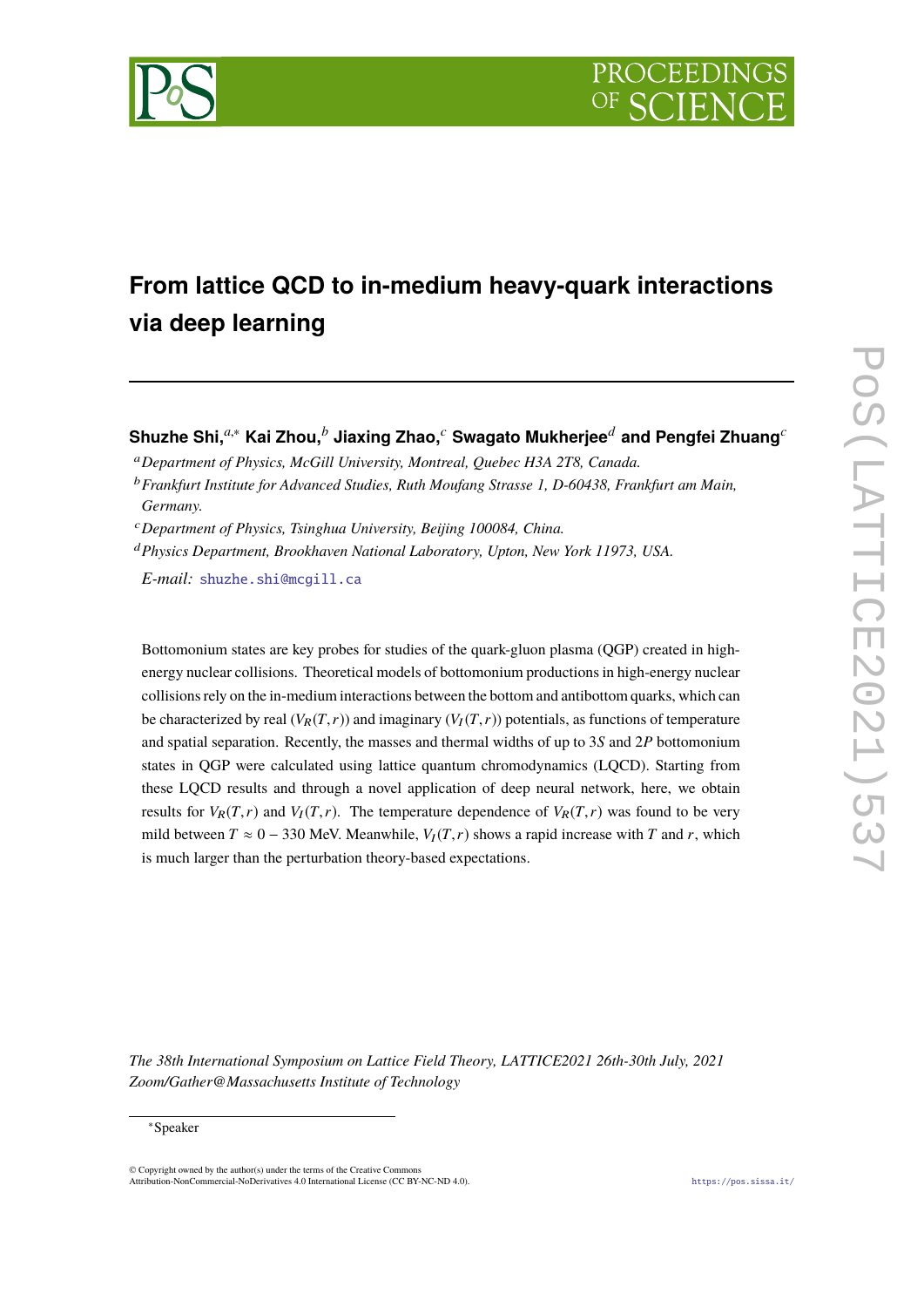<span id="page-1-0"></span>

**Figure 1:** Flow chart of the potential reconstruction scheme — using generalized back-propagation to optimize parameters in the deep neural networks coupled with a Schrödinger equation.

## 1. Introduction

In-medium modifications of quarkonium states are sensitive probes of the QGP produced in high energy nuclear collisions [1, 2]. Sequential suppression patterns among the  $\Upsilon(1S)$ ,  $\Upsilon(2S)$ and  $\Upsilon(3S)$  states have been observed in heavy-ion collision experiments [3–6]. These experimental observations are understood in effective field theories (EFT), which naturally lead to an open quantum system based treatment of both open and hidden bottom states in QGP (see [7] for a recent review). If interactions between the color-singlet and color-octet states are neglected then the pNRQCD reduces to a theoretical description of quarkonia solely based on a potential between the heavy quark and antiquark. A potential based description allows studies of quarkonia by employing Schrödinger-type equations  $[8-11]$ . One-loop hard thermal loop (HTL) perturbative QCD calculations  $[12, 13]$ , and later on pNROCD calculations  $[14, 15]$ , show that at finite temperatures heavy quark potential becomes complex with a nonvanishing imaginary part. However, it is difficult to provide satisfactory descriptions of bound states arising out of strong interactions solely using perturbative expansions and a nonperturbative treatment, such as the LQCD, is called for. In the static limit, the heavy quark potential can be extracted from the spectral functions of the thermal Wilson loop using nonperturbative LQCD calculations [16-19]. On the other hand, recent LQCD studies have led to quantification of the masses, thermal widths, and Bethe-Salpeter amplitudes (BSA) of up to 3S and 2P bottomonium states in QGP [20-22]. As we shall see later, one-loop HTL motivated functional forms of  $V_R(T, r)$  and  $V_I(T, r)$  are not compatible with the recent LQCD results. This observation calls for a model-independent nonperturbative extraction of the in-medium heavy quark potential.

In our recent work [23], we have developed a model-independent DNN-based method and determine the  $r$  and  $T$ -dependence of the in-medium heavy quark potential starting from the LQCD results [21] for the masses and thermal widths of up to 3S and 2P bottomonium states at various temperatures. The underlying idea is as follows: At a fixed  $T$ , various bottomonium states differ in sizes and their wavefunctions concentrate on different distances. Knowledge of the masses and thermal widths of multiple bottomonium states, thereby, provide constraints on not only the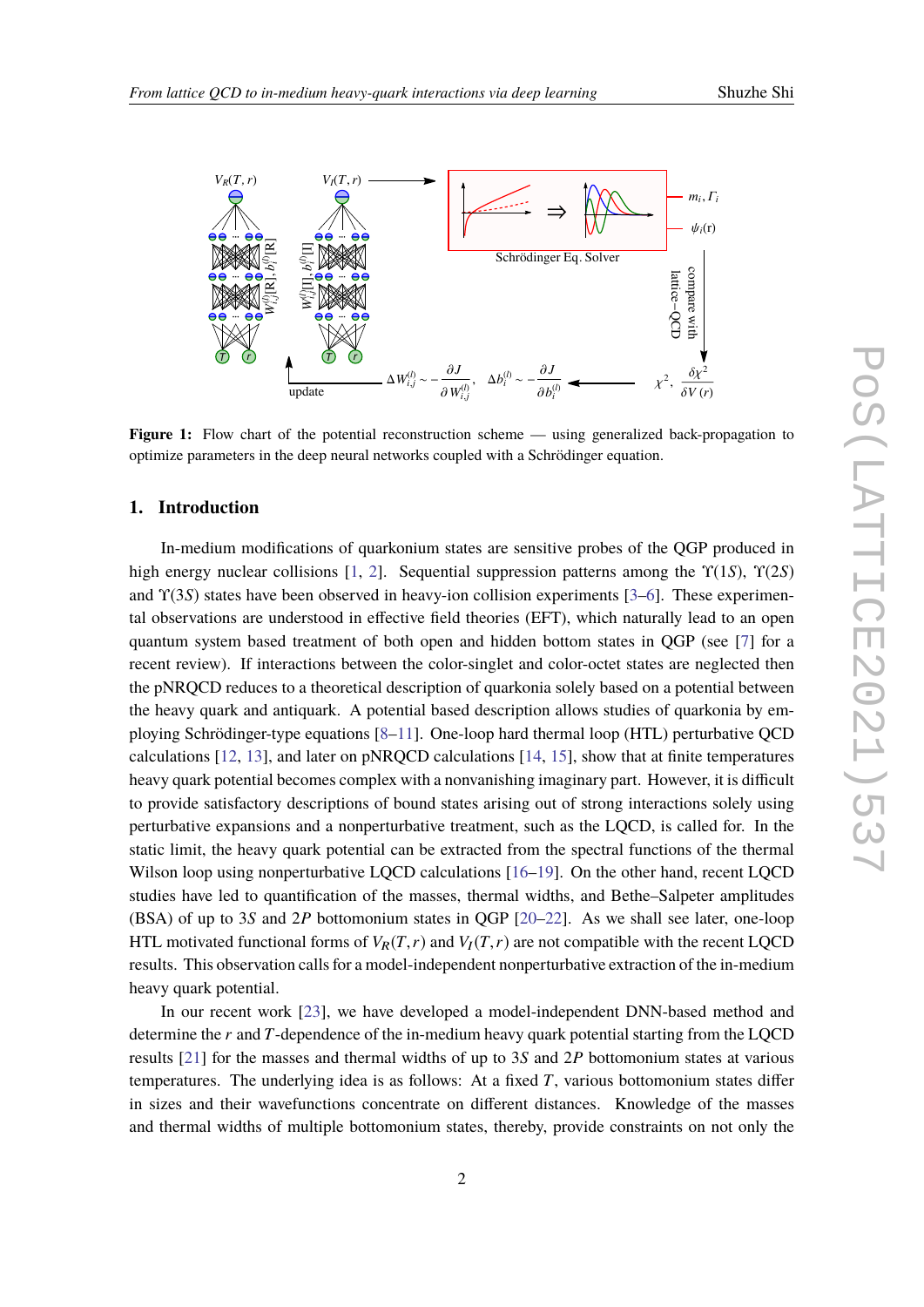strength of the real and imaginary parts of the bottom-antibottom interactions in QGP but also its *r*-dependence. Thus, LQCD results for the masses and thermal widths of multiple bottomonium states at different temperature can be used to extract  $V_R(T,r)$  and  $V_I(T,r)$  and, presently, DNN is probably the best tool achieve this in an unbiased fashion. According to the universal approximation theorem [\[24](#page-8-0), [25](#page-8-1)], DNN can generally provide an unbiased, yet flexible enough, parameterization to approximate arbitrary functional relations. We exploited the DNNs to represent the real and imaginary potentials,

<span id="page-2-0"></span>
$$
V_R(T,r) = V_{R,\text{DNN}}(\boldsymbol{b}_R, \boldsymbol{W}_R; T, r), \qquad V_I(T,r) = V_{I,\text{DNN}}(\boldsymbol{b}_I, \boldsymbol{W}_I; T, r), \tag{1}
$$

where **b** and **W** — called *bias* and *weight*, respectively — are the DNN parameters to be determined by fitting the LQCD masses and thermal widths [[21\]](#page-7-10).

#### **2. Methodology**

In typical machine-learning problems, one usually knows some direct informations of the target function  $-e.g.,$  its value at discrete points — and is able to tune the DNN parameters by directly compare its output to the known knowledge. In our network, however, we cannot compare Eq. ([1](#page-2-0)) to the LQCD masses and thermal widths and fix the parameters. There is an extra step to map the DNN output (potential) to observables (masses and thermal widths) — the reduced complex-valued two-body time-independent Schrödinger equation.<sup>[1](#page-2-1)</sup>

<span id="page-2-2"></span>
$$
-\frac{\nabla^2}{m_b}\psi_n + \left[V_R(T,r) + i \cdot V_I(T,r)\right]\psi_n = E_n \psi_n, \qquad (2)
$$

where the wavefunction  $\psi_n$  and the energy eigenvalues  $E_n$  for in-medium bottomonia are complexvalued. Here,  $V_I(T = 0, r) = 0$ ,  $\text{Re}[E_n] = m_n - 2m_b$  and  $\text{Im}[E_n] = -\Gamma_n$ , where  $m_n$  and  $\Gamma_n$  are the mass and thermal width of the  $n^{\text{th}}$  bottomonium state, respectively. We solved Eq. ([2](#page-2-2)) with potential provided by DNN ([1](#page-2-0)) and obtain the masses and thermal widths. The DNN parameters  $(b_i^{(l)})$  $\int_{i}^{(l)}$  and  $W_{ij}^{(l)}$ ) are tuned by minimizing the cost function

$$
J = \frac{\lambda}{2} \sum_{l,i} \left( b_i^{(l)} \right)^2 + \frac{\lambda}{2} \sum_{l,i,j} \left( W_{ij}^{(l)} \right)^2 + \frac{1}{2} \sum_{T,n} \left( \frac{m_{T,n} - m_{T,n}^{\text{LQCD}}}{\delta m_{T,n}^{\text{LQCD}}} \right)^2 + \left( \frac{\Gamma_{T,n} - \Gamma_{T,n}^{\text{LQCD}}}{\delta \Gamma_{T,n}^{\text{LQCD}}} \right)^2, \tag{3}
$$

Here, the  $\alpha \lambda$  terms are regularizers in DNN to avoid over-fitting. The summation runs over six temperature points,  $T \in \{0, 151, 173, 199, 251, 334\}$  MeV, and five bottomonium states,  $n \in$ {1S, 2S, 3S, 1P, 2P} and the LQCD values were taken from Ref. [[21](#page-7-10)]. We used gradient descent with Back-Propagation optimization technique, which is based on the derivatives of the cost function with respect to the network parameters. We overcame the challenge of gradients evaluation of such implicit functions through perturbative solution of the Schrödinger equation with respect to small change of  $V(T, r)$ . Moreover, we invoked Bayesian inference for uncertainty quantification, whereby the posterior distribution of the network parameters was evaluated. In Fig. [1](#page-1-0) we show the

<span id="page-2-1"></span><sup>1</sup>By taking the Cornell potential, we can well reproduce the vacuum masses of up to 3*S* and 2*P* bottomonium states [\[26](#page-8-2)] and the corresponding vacuum BSA obtained from LQCD calculation [\[22](#page-7-8)], (see [[23\]](#page-7-9) for more details).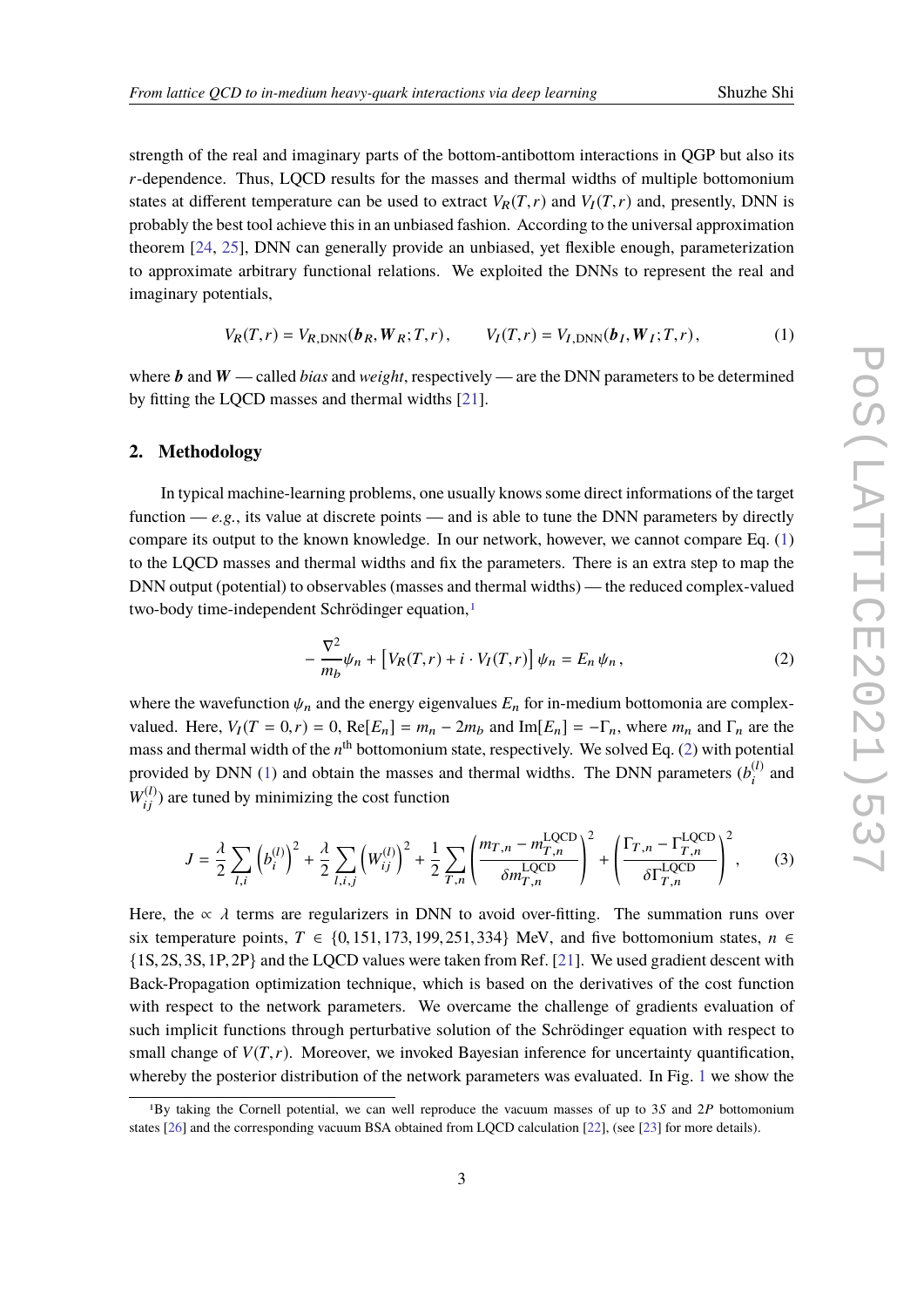<span id="page-3-0"></span>

**Figure 2:** In-medium mass shifts (left) and the thermal widths (right) of different bottomonium states obtained from fits to LQCD results [\[21](#page-7-10)] (lines and shaded bands) using HTL functional forms [\[27\]](#page-8-3) (open symbols) and DNN based optimization (filled circle). The points are shifted horizontally for better visualization. Υ(1*S*),  $\chi_{b_0}(1P)$ ,  $\Upsilon(2S)$ ,  $\chi_{b_0}(2P)$  and  $\Upsilon(3S)$  states are represented by red, orange, green, blue, and purple symbols, respectively.

flow chart of our methodology of the potential reconstruction with DNNs coupled to a Schrödinger equation. To the best of our knowledge, the current method is developed for the first time here. More details on the method is provided in [[23](#page-7-9)], along with a closure test to justify our methodology and assess its reliability.

# **3. Results**

We begin with pointing out the inadequacy of weak-coupling motivated functional form of the potential to consistently describe the LQCD masses and thermal widths. We chose the functional form proposed in Ref. [[27\]](#page-8-3), which incorporates one-loop HTL based functional forms of  $V_I$  and of color-electric screening, in addition to a vacuum potential satisfying Gauss's law. Taking this functional form for the potential, we fix  $\alpha$ ,  $\sigma$ , and *B* by their vacuum values, and tune  $\mu_D$  at different temperatures to fit the finite-temperature bottomonia masses and widths. As shown by the open squares in Fig. [2,](#page-3-0) one-loop HTL motivated functional form of  $V_I$  and color-electric screening in  $V_R$ fail to simultaneously reproduce the LQCD results for the mass shifts and the thermal widths of bottomonium. Even if allowing an extra magnification factor for  $V_I$ , one would still miss the statedependence of the thermal width (see open diamonds which take magnification factor to be four). The failure of the only known analytic form to describe the LQCD results necessitates a modelindependent extraction of  $V(T,r)$  using an adequate unbiased parameterization. We devised the above outlined method by coupling Schrödinger equation with DNNs and achieved good agreement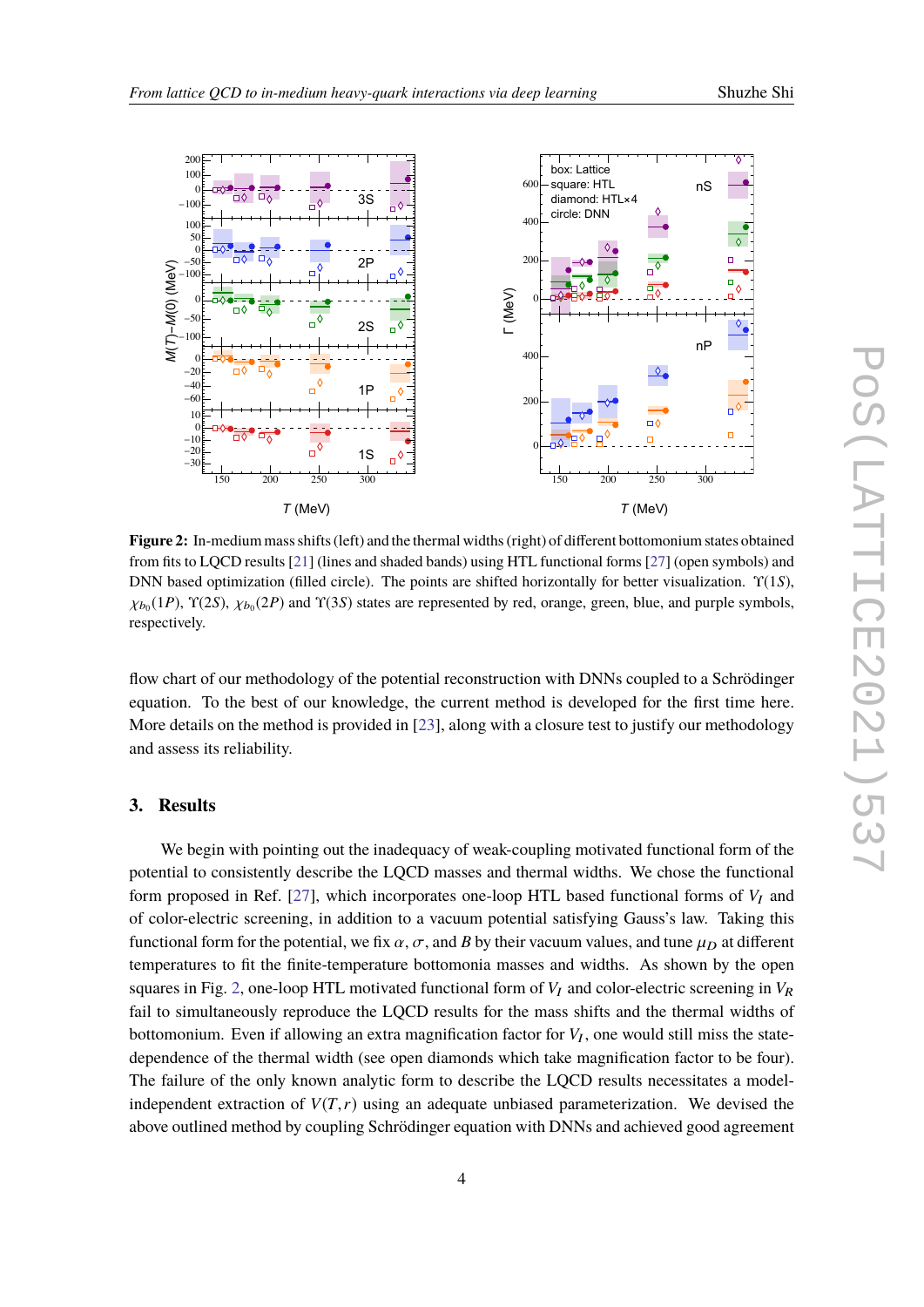<span id="page-4-0"></span>

**Figure 3:** The DNN reconstructed real (Left) and imaginary (Middle) parts of the heavy quark potential at temperatures  $T = 151$ (purple), 173(blue), 199(green), 251(orange), and 334 MeV(red). The uncertainty bands represent the  $68\%(1\sigma)$  confident region. Right panel is the same as Middle, but for *x*- and *y*-axis scaled by temperature *T*.

with the LQCD results [[21\]](#page-7-10) (see solid symbols in Fig. [2\)](#page-3-0).

The *T*- and *r*-dependence of the extracted real and imaginary potentials are shown in Fig. [3](#page-4-0). We see signs that with increasing temperature  $V_R(T, r)$  becomes flatter at large r, as expected from color screening effect. However, the temperature dependence of  $V_R(T,r)$  is very mild between *T* ≈ 150 – 330 MeV, and closely approximating its vacuum counterpart. In the same temperature range, we observed that  $V_I(T,r)$  monotonically increases both with temperature and distance. Whereas  $V_I$  varies a lot as temperature changes, the scaled imaginary potential,  $V_I/T$  as function of  $r \times T$ , is insensitive to the change of temperature, (see Right panel of Fig. [3\)](#page-4-0).

The heavy quark potential obtained here is based on LQCD calculations of bottomonium state using 2+1 flavor dynamical gauge field background with nearly physical values of up, down, and strange quark masses. Our results for the heavy quark potential is qualitatively different from the static quark potentials extracted from the thermal spectral functions [\[16](#page-7-5)–[19](#page-7-6)]. Unlike the previous studies, the  $V_R$  obtained in this work show very little signs of color-electric Debye screening for *r* ≤ 1 fm for the entire temperature range *T* ∈ [0, 334] MeV. The *V<sub>I</sub>* here is much larger in magnitude and increases more rapidly both with *T* and *r* than the one-loop HTL motivated extractions. On the other hand, it is reassuring that the preliminary results on the static quark potential from very recent LQCD calculations and without using the one-loop HTL motivated forms are quite similar to the potential obtained here [[28\]](#page-8-4).

Finally, we compare the finite temperature wave-functions with the corresponding Bethe– Salpeter(BS) amplitudes from the lattice QCD calculation [\[22](#page-7-8)], which is obtained consistently with the masses and widths [\[21\]](#page-7-10). With such complementary information, the comparison serve as an independent test of the finite temperature potential. In Fig. [4](#page-5-0) (Left), we compare the real part of wave-functions at different temperatures and observe mild temperature dependence of the BS amplitudes, while the wave-functions are obviously different at higher temperature. As noted in Ref. [\[22](#page-7-8)], due their non-trivial Euclidean-time dependence, the BSAs at  $T > 0$  fail to capture the thermal broadening of the states, rather resemble the vacuum wave-functions. Consequently, we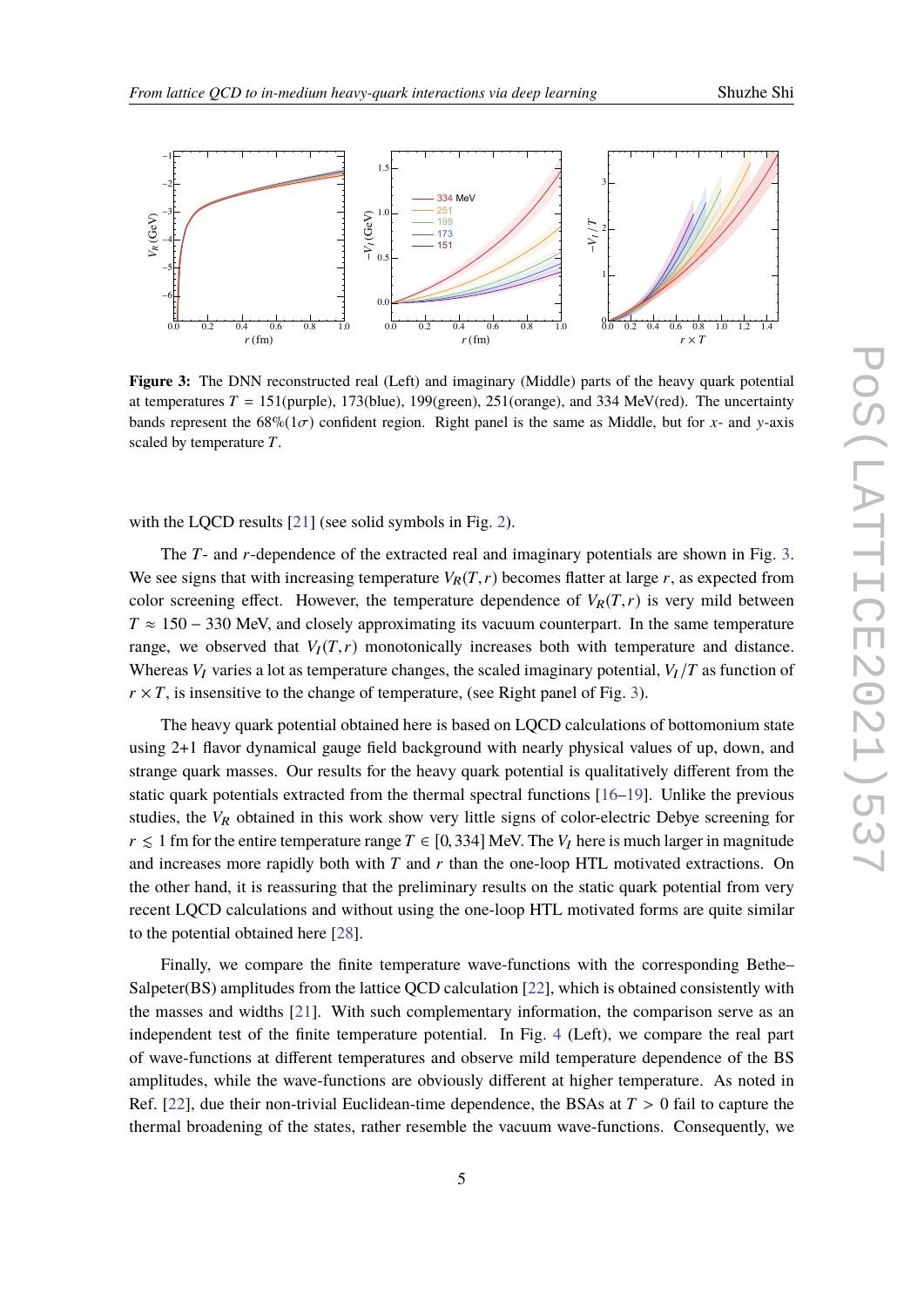<span id="page-5-0"></span>

**Figure 4:** (left) Comparison of the real part of finite temperature wave-functions(curves) and Bethe–Salpeter amplitudes(symbol). Results at *T*=151, 251, and 334 MeV are respectively colored in blue, green, and red. (Right) Same as Left but for "pseudo-wave-function" obtained only from the real potential. See text for explanation.

solve the "pseudo-wave-functions", denoted as  $\phi$ , according to the real potential in Fig. [3](#page-4-0),

$$
-\frac{\nabla^2}{m_b}\phi_n + V_R(T,r)\phi_n = \widetilde{E}_n\phi_n,\tag{4}
$$

and compare them with the BS amplitude in Fig. [4](#page-5-0) (Right), and find excellent agreement especially regarding the large-*r* tail at different temperatures. Such comparison independently verifies the real part of the interaction potential at finite temperature. In particular, the tail behavior of the wave-functions is sensitive to the flatness of the potential at  $r \geq 0.5$  fm. The excellent agreement shown in Fig. [4](#page-5-0) (Right), especially for the 3S state at all temperatures, confirms the weak screening effect observed in the real part of the potential.

### **4. Conclusion**

In this work, the in-medium heavy quark potential with a bias-free DNN representation is determined from the recently obtained LQCD results [[21](#page-7-10)] for the masses and thermal widths of up to 3*S* and 2*P* bottomonium states in QGP. By coupling the Schrödinger equation to the DNN, we introduced a novel method for unbiased extractions of the real and imaginary parts of the heavy quark potential, and invoked Bayesian inference to quantify the potential uncertainties in a non-local fashion. We obtained  $V_R(T,r)$  and  $V_I(T,r)$  for  $r \leq 1$  fm and  $T \leq 330$  MeV. The  $V_R(T,r)$  has very mild *T* dependence and closely resembles the vacuum potential. On the other hand,  $V_I(T, r)$  is large and rises rapidly with *T* and *r*. These results are qualitatively different from the static quark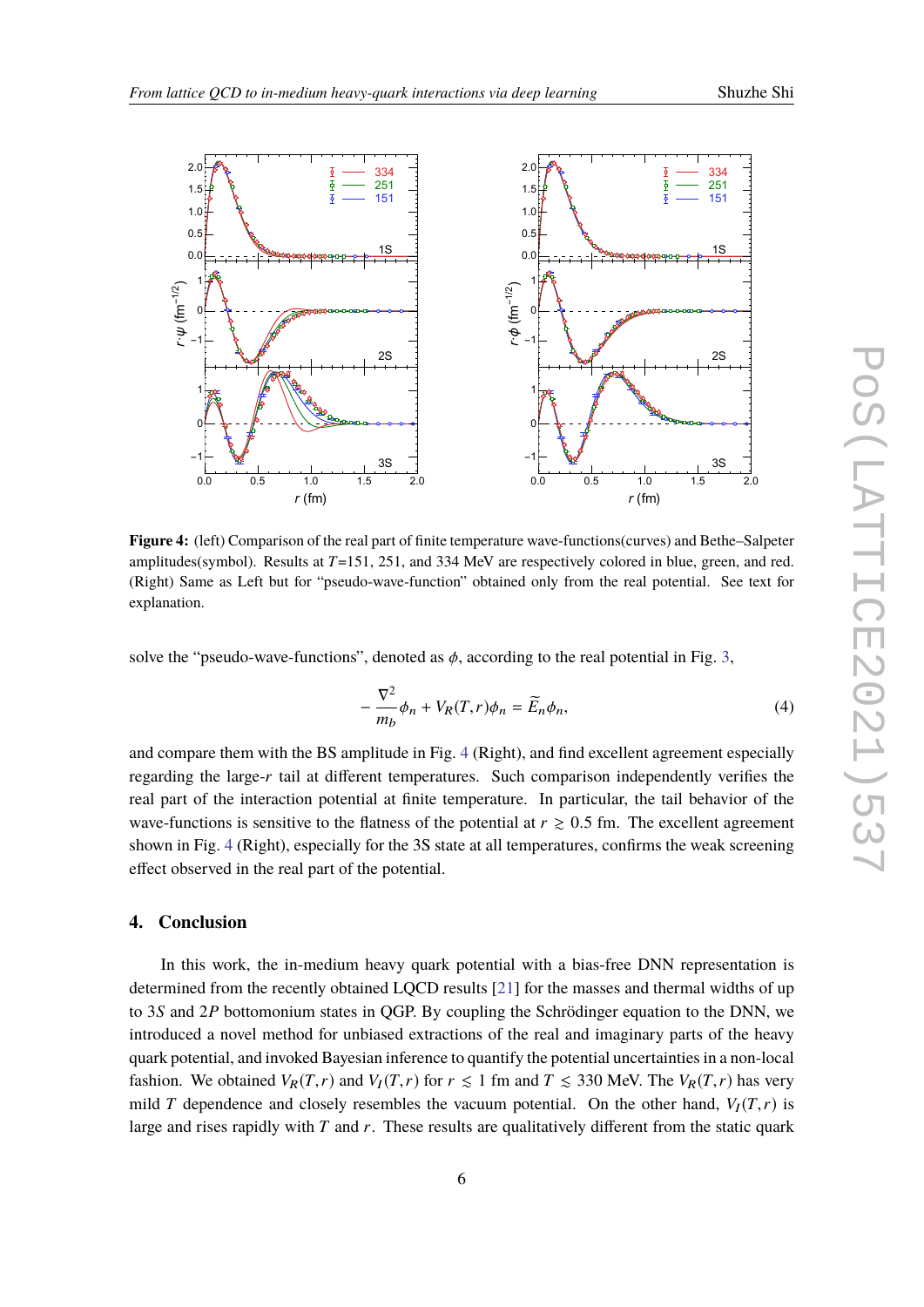potential obtained using one-loop HTL perturbative calculations. It would be very interesting to see the phenomenological consequences of this heavy quark potential, model-independently extracted from the non-perturbative LQCD calculations.

We end by discussing the possible model-dependence of our results. As far as we can tell, there is no bias or model-dependence in the potential extraction method, thus the only possible dependence comes from the prior used in the LQCD calculation of masses and thermal widths, which is not possible to avoid. We look forward to perform our potential extraction method to more upcoming available LQCD results of masses and thermal widths for ground states and excitations.

*Acknowledgement —* This material is based upon work supported by: (i) The NSFC under grant Nos. 11890712 and 12075129 and Guangdong Major Project of Basic and Applied Basic Research No. 2020B0301030008 (J.Z. and P.Z.); (ii) The Natural Sciences and Engineering Research Council of Canada (S.S.); (iii) The Fonds de recherche du Québec - Nature et technologies (FRQNT) through the Programmede Bourses d'Excellencepour Étudiants Étrangers (PBEEE) scholarship (S.S.); (iv) The BMBF funding under the ErUM-Data project and the AI grant at FIAS of SAMSON AG, Frankfurt (K.Z.); (v) The GPU Grant of the NVIDIA Corporation (K.Z.); (vi) The U.S. Department of Energy, Office of Science, Office of Nuclear Physics through the Contract No. DE-SC0012704 (S.M.); (vii) The U.S. Department of Energy, Office of Science, Office of Nuclear Physics and Office of Advanced Scientific Computing Research, within the framework of Scientific Discovery through Advance Computing (SciDAC) award Computing the Properties of Matter with Leadership Computing Resources (S.M.).

#### **References**

- <span id="page-6-0"></span>[1] T. Matsui and H. Satz, *J*/ψ *Suppression by Quark-Gluon Plasma Formation*, *[Phys. Lett. B](https://doi.org/10.1016/0370-2693(86)91404-8)* **178** [\(1986\) 416](https://doi.org/10.1016/0370-2693(86)91404-8).
- <span id="page-6-1"></span>[2] F. Karsch, M.T. Mehr and H. Satz, *Color Screening and Deconfinement for Bound States of Heavy Quarks*, *Z. Phys. C* **37** [\(1988\) 617.](https://doi.org/10.1007/BF01549722)
- <span id="page-6-2"></span>[3] CMS collaboration, *Indications of suppression of excited* Υ *states in PbPb collisions at* √  $\sqrt{S_{NN}}$  = 2.76 TeV, *[Phys. Rev. Lett.](https://doi.org/10.1103/PhysRevLett.107.052302)* **107** (2011) 052302 [[1105.4894](https://arxiv.org/abs/1105.4894)].
- [4] CMS collaboration, *Observation of Sequential Upsilon Suppression in PbPb Collisions*, *[Phys. Rev. Lett.](https://doi.org/10.1103/PhysRevLett.109.222301)* **109** (2012) 222301 [[1208.2826](https://arxiv.org/abs/1208.2826)].
- [5] CMS collaboration, *Suppression of* Υ(1*S*),Υ(2*S*) *and* Υ(3*S*) *production in PbPb collisions at*  $\sqrt{s_{NN}}$  = 2.76 TeV, *[Phys. Lett. B](https://doi.org/10.1016/j.physletb.2017.04.031)* 770 (2017) 357 [[1611.01510](https://arxiv.org/abs/1611.01510)].
- <span id="page-6-3"></span>[6] CMS collaboration, *Suppression of Excited* Υ *States Relative to the Ground State in Pb-Pb Collisions at*  $\sqrt{s_{NN}}$ =5.02 *TeV*, *[Phys. Rev. Lett.](https://doi.org/10.1103/PhysRevLett.120.142301)* **120** (2018) 142301 [[1706.05984](https://arxiv.org/abs/1706.05984)].
- <span id="page-6-4"></span>[7] X. Yao, W. Ke, Y. Xu, S.A. Bass and B. Müller, *Coupled Boltzmann Transport Equations of Heavy Quarks and Quarkonia in Quark-Gluon Plasma*, *JHEP* **21** [\(2020\) 046](https://doi.org/10.1007/JHEP01(2021)046) [[2004.06746](https://arxiv.org/abs/2004.06746)].
- <span id="page-6-5"></span>[8] H. Satz, *Colour deconfinement and quarkonium binding*, *J. Phys. G* **32** [\(2006\) R25](https://doi.org/10.1088/0954-3899/32/3/R01) [[hep-ph/0512217](https://arxiv.org/abs/hep-ph/0512217)].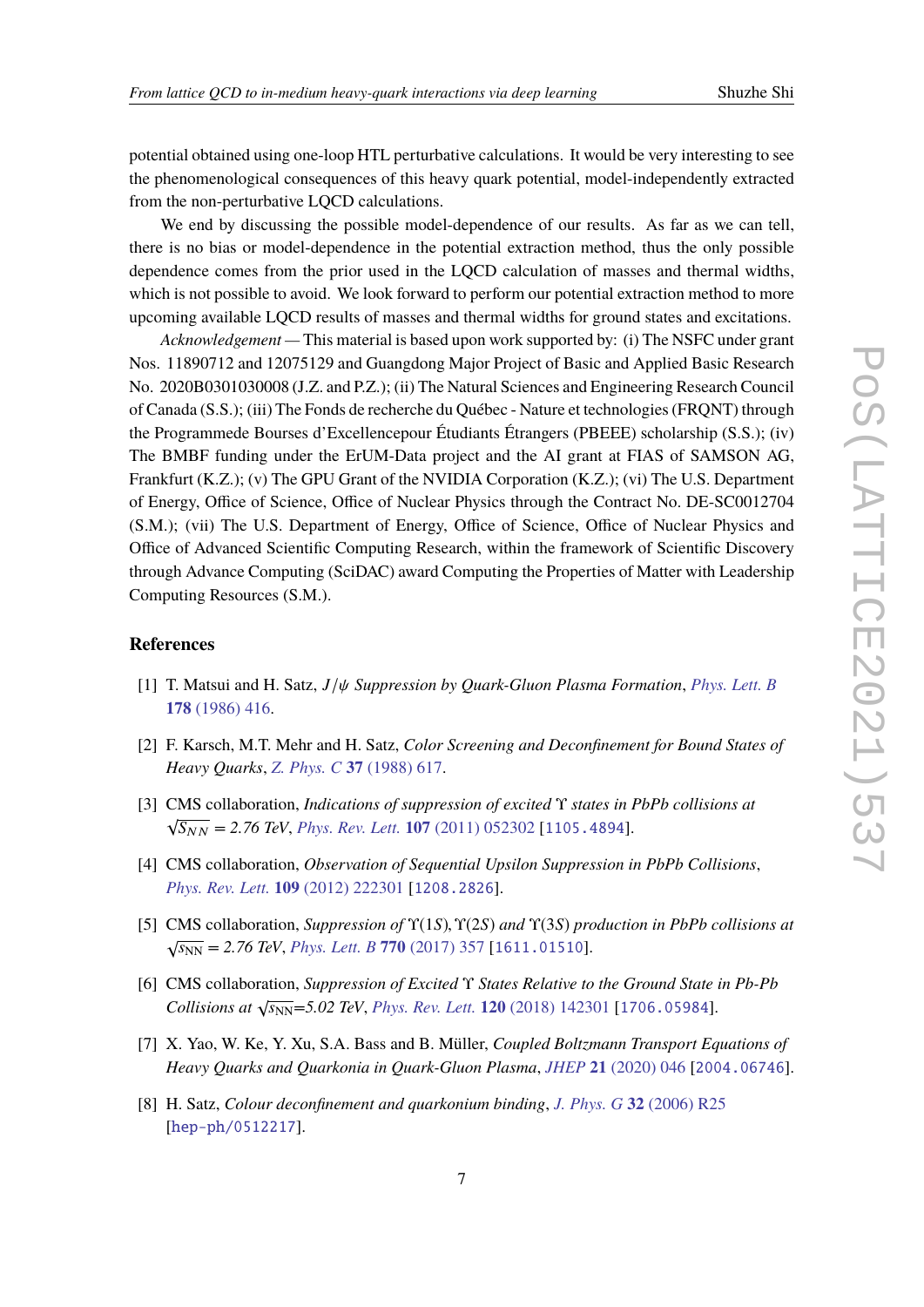- 
- [9] J. Zhao, K. Zhou, S. Chen and P. Zhuang, *Heavy flavors under extreme conditions in high energy nuclear collisions*, *[Prog. Part. Nucl. Phys.](https://doi.org/10.1016/j.ppnp.2020.103801)* **114** (2020) 103801 [[2005.08277](https://arxiv.org/abs/2005.08277)].
- [10] H.W. Crater, J.-H. Yoon and C.-Y. Wong, *Singularity Structures in Coulomb-Type Potentials in Two Body Dirac Equations of Constraint Dynamics*, *Phys. Rev. D* **79** [\(2009\) 034011](https://doi.org/10.1103/PhysRevD.79.034011) [[0811.0732](https://arxiv.org/abs/0811.0732)].
- <span id="page-7-0"></span>[11] X. Guo, S. Shi and P. Zhuang, *Relativistic Correction to Charmonium Dissociation Temperature*, *[Phys. Lett. B](https://doi.org/10.1016/j.physletb.2012.10.032)* **718** (2012) 143 [[1209.5873](https://arxiv.org/abs/1209.5873)].
- <span id="page-7-1"></span>[12] M. Laine, O. Philipsen, P. Romatschke and M. Tassler, *Real-time static potential in hot QCD*, *JHEP* **03** [\(2007\) 054](https://doi.org/10.1088/1126-6708/2007/03/054) [[hep-ph/0611300](https://arxiv.org/abs/hep-ph/0611300)].
- <span id="page-7-2"></span>[13] A. Beraudo, J.P. Blaizot and C. Ratti, *Real and imaginary-time Q anti-Q correlators in a thermal medium*, *[Nucl. Phys. A](https://doi.org/10.1016/j.nuclphysa.2008.03.001)* **806** (2008) 312 [[0712.4394](https://arxiv.org/abs/0712.4394)].
- <span id="page-7-3"></span>[14] N. Brambilla, J. Ghiglieri, A. Vairo and P. Petreczky, *Static quark-antiquark pairs at finite temperature*, *Phys. Rev. D* **78** [\(2008\) 014017](https://doi.org/10.1103/PhysRevD.78.014017) [[0804.0993](https://arxiv.org/abs/0804.0993)].
- <span id="page-7-4"></span>[15] N. Brambilla, M.A. Escobedo, J. Ghiglieri, J. Soto and A. Vairo, *Heavy Quarkonium in a weakly-coupled quark-gluon plasma below the melting temperature*, *JHEP* **09** [\(2010\) 038](https://doi.org/10.1007/JHEP09(2010)038) [[1007.4156](https://arxiv.org/abs/1007.4156)].
- <span id="page-7-5"></span>[16] A. Rothkopf, T. Hatsuda and S. Sasaki, *Complex Heavy-Quark Potential at Finite Temperature from Lattice QCD*, *[Phys. Rev. Lett.](https://doi.org/10.1103/PhysRevLett.108.162001)* **108** (2012) 162001 [[1108.1579](https://arxiv.org/abs/1108.1579)].
- [17] Y. Burnier, O. Kaczmarek and A. Rothkopf, *Static quark-antiquark potential in the quark-gluon plasma from lattice QCD*, *[Phys. Rev. Lett.](https://doi.org/10.1103/PhysRevLett.114.082001)* **114** (2015) 082001 [[1410.2546](https://arxiv.org/abs/1410.2546)].
- [18] Y. Burnier, O. Kaczmarek and A. Rothkopf, *Quarkonium at finite temperature: Towards realistic phenomenology from first principles*, *JHEP* **12** [\(2015\) 101](https://doi.org/10.1007/JHEP12(2015)101) [[1509.07366](https://arxiv.org/abs/1509.07366)].
- <span id="page-7-6"></span>[19] D. Bala and S. Datta, *Nonperturbative potential for the study of quarkonia in QGP*, *[Phys.](https://doi.org/10.1103/PhysRevD.101.034507) Rev. D* **101** [\(2020\) 034507](https://doi.org/10.1103/PhysRevD.101.034507) [[1909.10548](https://arxiv.org/abs/1909.10548)].
- <span id="page-7-7"></span>[20] R. Larsen, S. Meinel, S. Mukherjee and P. Petreczky, *Thermal broadening of bottomonia: Lattice nonrelativistic QCD with extended operators*, *Phys. Rev. D* **100** [\(2019\) 074506](https://doi.org/10.1103/PhysRevD.100.074506) [[1908.08437](https://arxiv.org/abs/1908.08437)].
- <span id="page-7-10"></span>[21] R. Larsen, S. Meinel, S. Mukherjee and P. Petreczky, *Excited bottomonia in quark-gluon plasma from lattice QCD*, *Phys. Lett. B* **800** [\(2020\) 135119](https://doi.org/10.1016/j.physletb.2019.135119) [[1910.07374](https://arxiv.org/abs/1910.07374)].
- <span id="page-7-8"></span>[22] R. Larsen, S. Meinel, S. Mukherjee and P. Petreczky, *Bethe-Salpeter amplitudes of Upsilons*, *Phys. Rev. D* **102** [\(2020\) 114508](https://doi.org/10.1103/PhysRevD.102.114508) [[2008.00100](https://arxiv.org/abs/2008.00100)].
- <span id="page-7-9"></span>[23] S. Shi, K. Zhou, J. Zhao, S. Mukherjee and P. Zhuang, *Heavy Quark Potential in QGP: DNN meets LQCD*, [2105.07862](https://arxiv.org/abs/2105.07862).